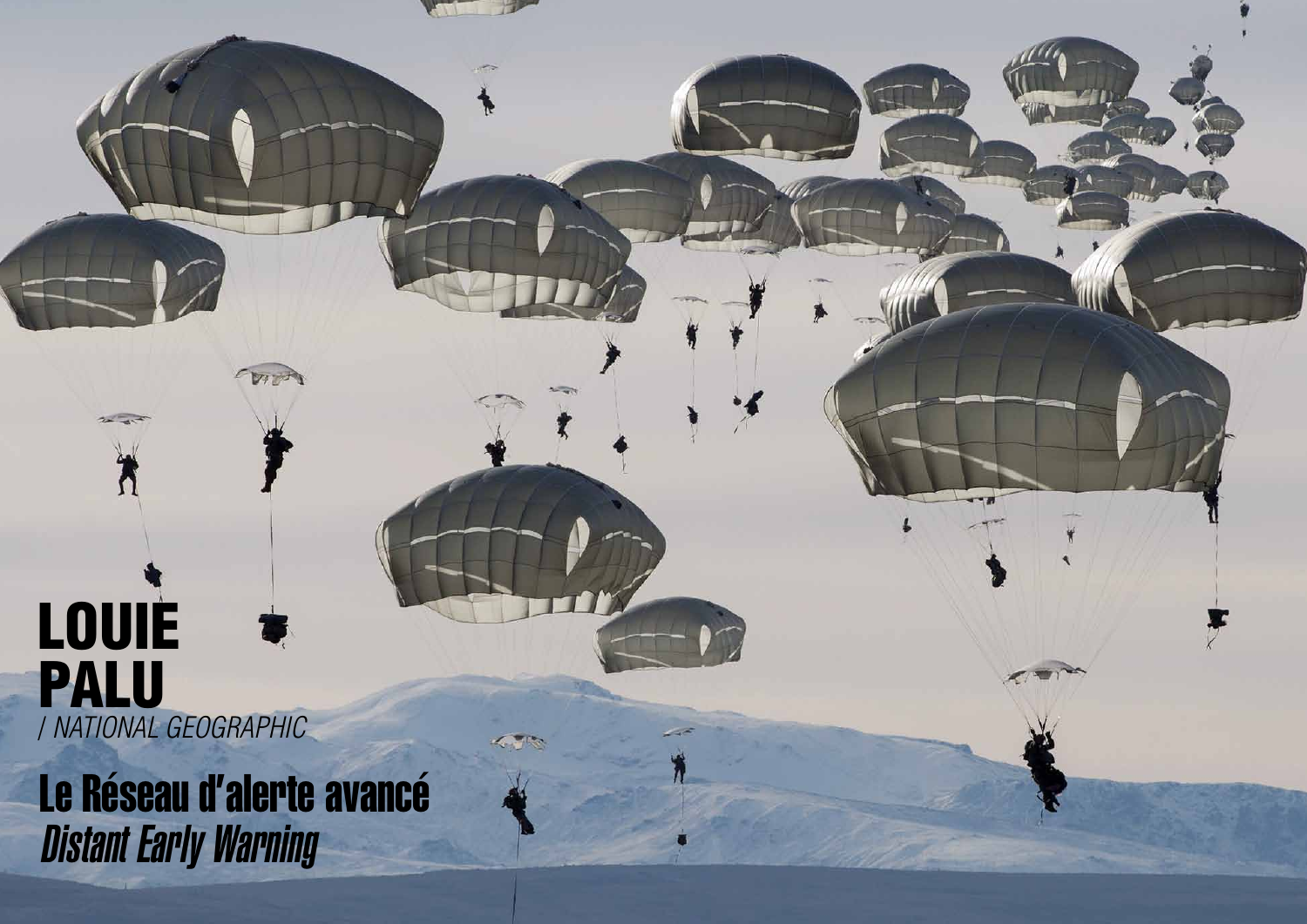## LOUIE PALU / *NATIONAL GEOGRAPHIC*

### Le Réseau d'alerte avancé

LIEU D'EXPOSITION COUVENT DES MINIMES Ce reportage montre la militarisation progressive de l'Arctique, des vestiges de la guerre froide à la présence militaire renforcée aujourd'hui. Les changements dans cette région ont été exacerbés par plusieurs facteurs et notamment le réchauffement climatique. Ce projet au long cours étudie la montée des tensions géopolitiques ainsi que l'évolution des conditions de vie des communautés autochtones dans l'un des environnements les plus hostiles de la planète.

Ce réveil d'intérêt pour l'Arctique s'explique en partie par la perspective qu'avec la fonte des glaces, d'importantes ressources naturelles et de nouvelles routes maritimes feront bientôt partie d'une nouvelle économie du Nord. De nombreux pays intéressés par ces opportunités économiques cherchent donc à revendiquer cette nouvelle frontière géographique.

L'Arctique vit actuellement un moment unique de son histoire. En 2007, la Russie a envoyé un sous-marin planter son drapeau dans le fond marin situé sous le pôle Nord, déclenchant ce qu'on appelle désormais la nouvelle guerre froide. L'une des premières manifestations

des activités militaires contemporaines dans l'Arctique remonte aux années 1950, lorsque les États-Unis et le Canada y construisirent une série de stations radars, le Réseau d'alerte avancé (Distant Early Warning Line), afin de pouvoir détecter tout missile ou bombardier survolant la région. Plus récemment, les nations de l'Arctique – à savoir le Canada, la Finlande, le Groenland (via le Danemark), l'Islande, la Norvège, la Suède, la Russie et les États-Unis –, ainsi que d'autres pays ayant des intérêts économiques dans la zone tels que la Chine, ont augmenté leurs capacités militaires et logistiques pour sécuriser l'accès à la région et y asseoir leur souveraineté. Certains pays cherchent même à étendre leurs revendications territoriales jusqu'au pôle Nord. Les tensions politiques autrefois Est-Ouest incluent désormais le contrôle politique et militaire du Nord. Certes, il ne s'agit pas d'un conflit armé en Arctique, mais les militaires sur le terrain se préparent aujourd'hui à évoluer dans l'un des environnements les plus inhospitaliers de la planète, où l'ennemi le plus redoutable est le froid hivernal.

Pour moi, l'Arctique appartient au domaine de l'inconnu, de l'imagination. On se le représente souvent à travers des cartes, des photos clichés de banquise et d'animaux, des stéréotypes dépassés sur les peuples autochtones ou des statistiques scientifiques. L'Arctique est aussi une page vierge pour de nombreux récits inventés afin de nourrir ces visions fantasmées. J'aimerais faire changer ces perceptions et susciter une prise de conscience. Mon travail nous encourage à nous poser des questions sur une région si essentielle de notre planète qui va redéfinir non seulement notre environnement mais aussi nos idées et nos stratégies de sécurité face au réchauffement climatique.

#### **Louie Palu**

Reportage réalisé grâce au soutien de la John Simon Guggenheim Memorial Foundation et du Pulitzer Center.

https://www.nationalgeographic.com/environment/2018/10/ new-cold-war-brews-as-arctic-ice-melts/ Avec l'aimable concours de *National Geographic*. Un numéro spécial consacré à l'Arctique est paru en septembre 2019.

Près de 400 parachutistes américains simulent une invasion étrangère dans le cadre de l'exercice Arctic Anvil, une formation à la guerre par temps froid. Zone d'entraînement de Donnelly, près de Fort Greely, site de lancement de missiles balistiques de l'armée américaine, juste en dessous du cercle polaire. © Louie Palu / *National Geographic* Some 400 US paratroopers playing the role of an invading army as part of the exercise code-named Arctic Anvil, training for cold weather warfare. Donnelly Training Area near Fort Greely, the US Army launch site for ballistic missiles, just below the Arctic Circle. © Louie Palu / *National Geographic*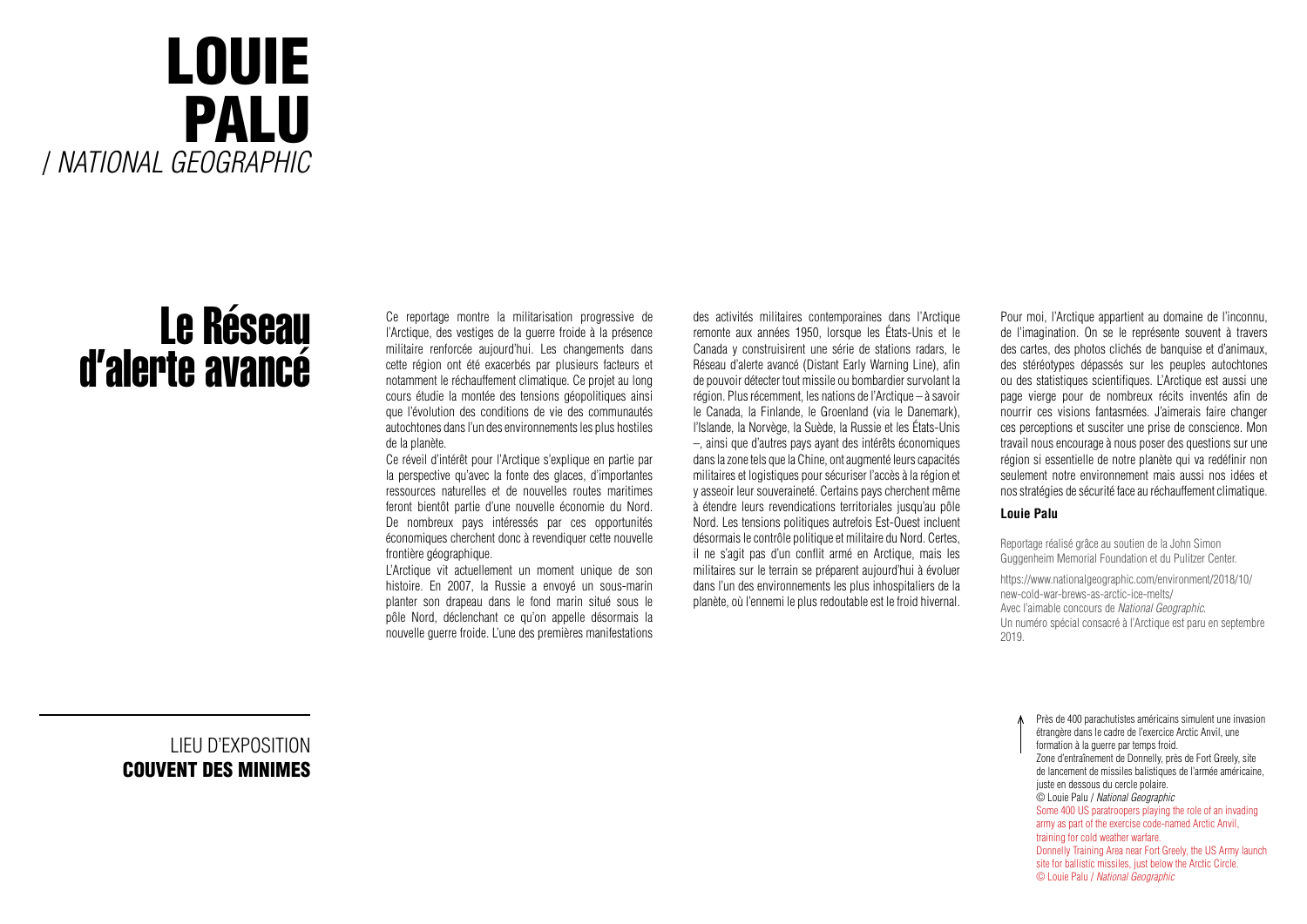

Des rangers canadiens de Resolute Bay et d'Arctic Bay forment des soldats à la survie en Arctique, par des températures pouvant atteindre  $-60\text{ °C}.$ 

Centre d'entraînement de Crystal City, Resolute Bay, Nunavut, Canada. © Louie Palu / *National Geographic*

Canadian Rangers from Resolute Bay and Arctic Bay training soldiers in Arctic survival at temperatures as low as -60°C. Crystal City training site, Resolute Bay, Nunavut, Canada. © Louie Palu / *National Geographic*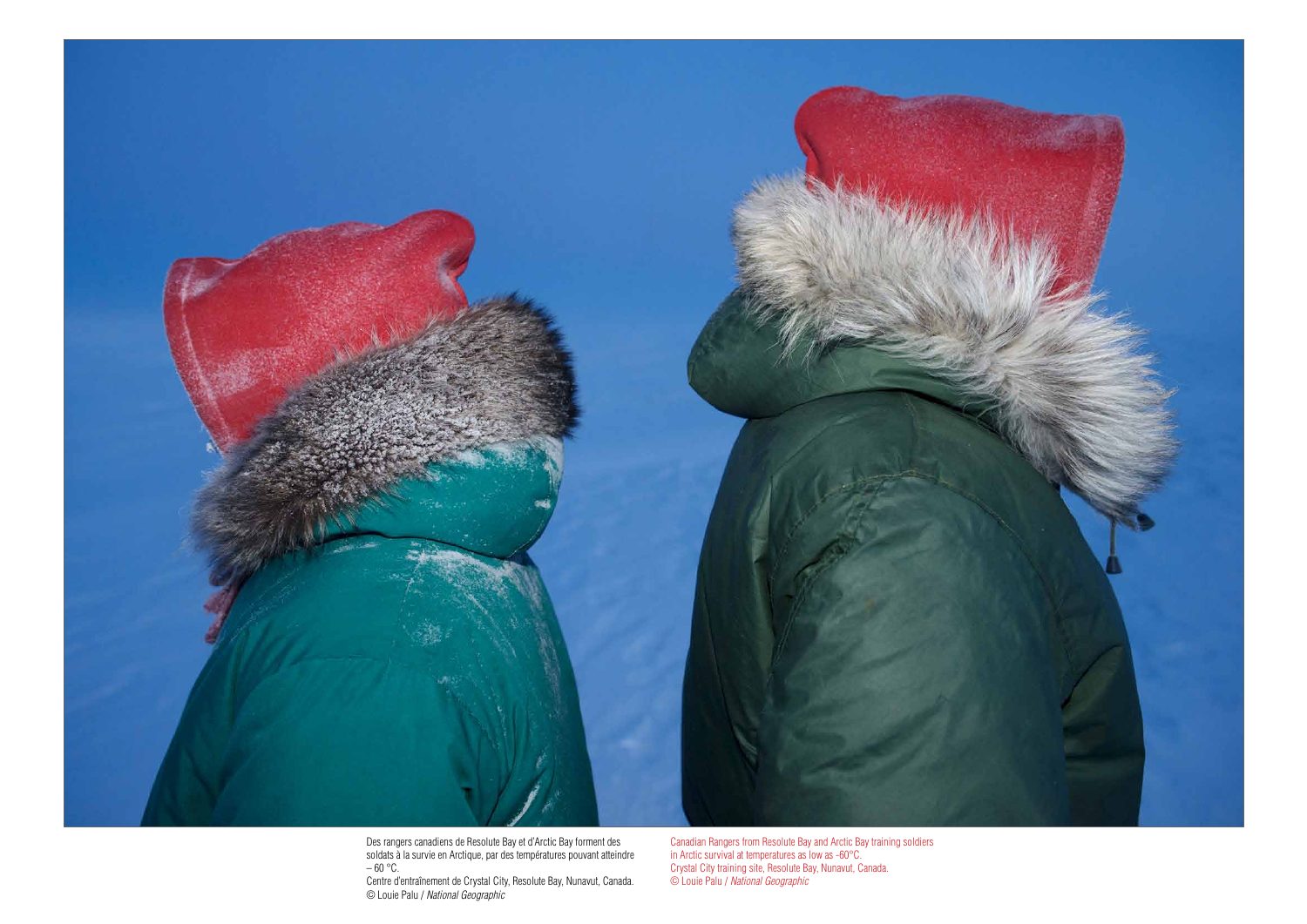

# Distant Early Warning

EXHIBITION VENUE COUVENT DES MINIMES

The project *Distant Early Warning* shows the gradual militarization of the Arctic, documenting legacies of the Cold War and increased military presence. Changes in the region have been exacerbated by other issues, in particular by global warming. The ongoing project over a number of years examines mounting geopolitical tension and changing lifestyles of indigenous communities in one of the most extreme and challenging environments on the planet.

The security narrative is driven in part by the prospect that with the ice melting, natural resources and new shipping routes will become part of a new northern economy. Many countries interested in these natural resources and economic opportunities therefore want to stake claims on this new geographic frontier.

The Arctic is now at an unprecedented moment in history. In 2007 a Russian submarine planted a Russian flag on the seabed at the North Pole, triggering what is now called the new Cold War. One of the earliest moments of modern military activity in the Arctic was in the 1950s when the United States and Canada built a series of radar stations: the Distant Early Warning Line, designed to detect any missiles or bombers over the Arctic. More recently, the Arctic nations of Canada, Finland, Greenland (via Denmark), Iceland, Norway, Russia, Sweden and the United States, plus other countries with economic interests in the Arctic such as China, have been increasing their logistical and military capabilities to ensure access to the region and assert sovereignty; certain countries have endeavored to stake territorial claims extending to the North Pole. Political tensions that once ran East-West now include military and political control aiming north. While this is certainly not a shooting war in the Arctic, soldiers on the ground are now preparing to work in one of the most inhospitable environments on earth, where the killer, in winter, is the outside air temperature.

For me, the Arctic is about the unknown, about our imagination. It is often seen through a map, cliché images of ice and animals, outdated stereotypes of indigenous peoples and scientific statistics. It can also be a blank slate for invented narratives to suit fantasies of what people want the Arctic to be. I would like to challenge such perceptions and prompt a shift in consciousness, producing work to make us ask questions about a critically important part of our planet that will reshape not only our environment but also our ideas and strategies of security for the context of global warming.

#### **Louie Palu**

Report supported by grants from the John Simon Guggenheim Memorial Foundation and the Pulitzer Center.

https://www.nationalgeographic.com/environment/2018/10/ new-cold-war-brews-as-arctic-ice-melts/ Courtesy *National Geographic*. A special issue on the Arctic was published in September 2019.